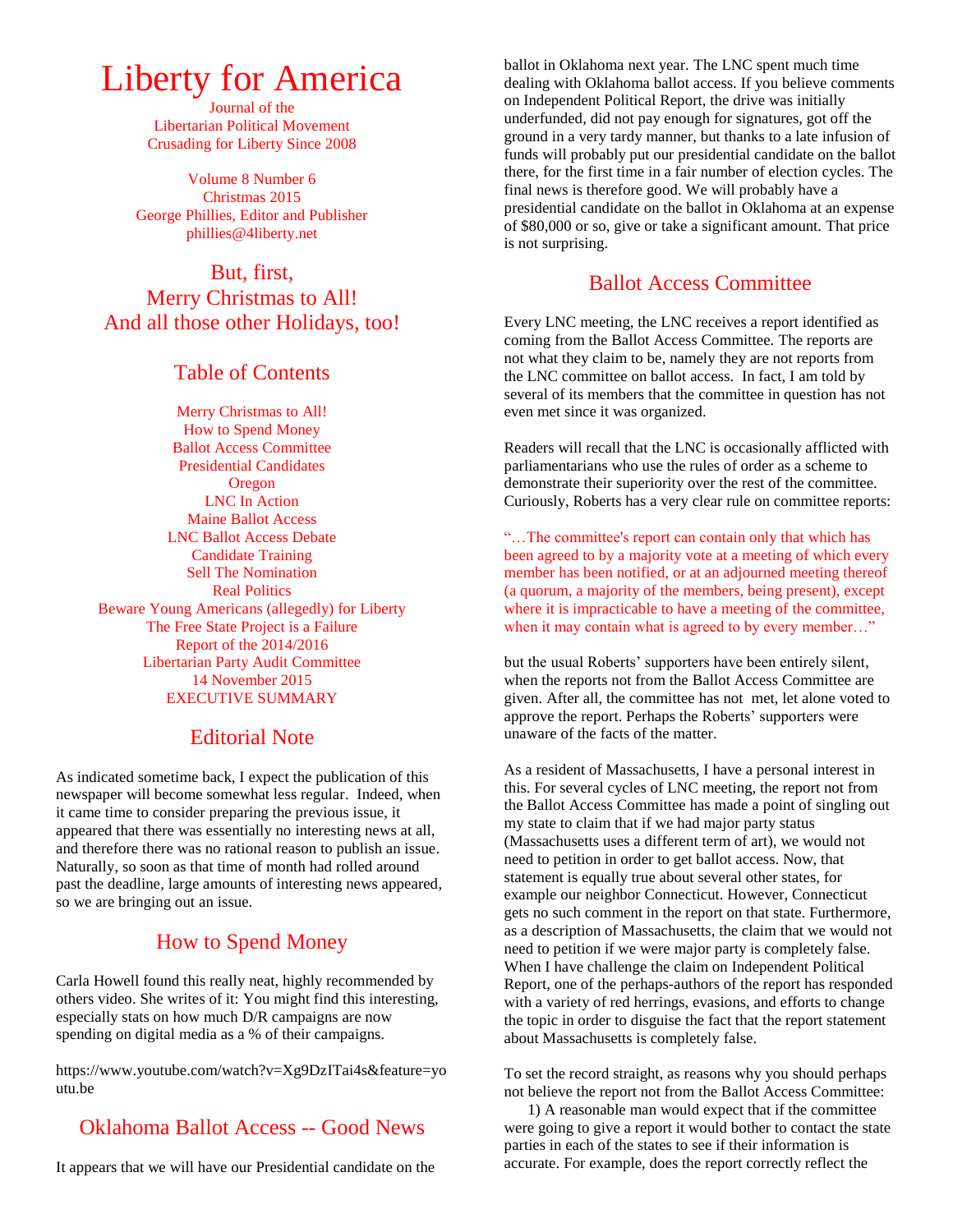current legal situation or what the state party is doing. I have spoken to several state chairs and I can assure you that the Committee has not done so, at least not systematically.

 2) The report claims that if the Massachusetts Libertarian Party were a major party that we would not need to petition. The claim is complete blatherskite. At one point, one of the report's possible authors seemed to claim that we would be doing the needed petitioning anyhow for other reasons. Apparently admitting that the claim is false is way to prove the claim is true.

 3) As a way to change the topic, one of the report's possible authors then went into a rant about the fact that the local state affiliate has not tried suing the state. The rant was coming from people who are not attorneys. Fortunately, the Massachusetts state affiliate has for many years had on its state committee an attorney. He is not our attorney, but he is an attorney. He emphasized that while it is very easy for people who are not attorneys to talk about suing, in general suing people is a really bad idea, because you may lose in a way that locks things into a position in a way that you did not want. For example, as a result of Massachusetts suit was filed, for the local Federal Circuit Court of Appeals region, there is a Court of Appeals level decision that states are not required to permit ballot substitution if the candidate changes.

 Finally, the Ballot Access Committee might be expected to set policy for ballot access drives. However, work is needed here. There were reports that the Ballot Access Committee Chair was going to demand \$500 or 500 signatures from each member of a state committee, as a price for supporting petitioning in their state. For starters, if it were, we would know whether the policy was "500 signatures or \$500" or "500 signatures or payment for 500 signatures', which we have heard quoted. This rule should have been an LNC policy.

# Presidential Candidates

We have a substantial number of candidates running for our presidential nomination.

The most recent Presidential Candidate is John McCaffee, who made a fair amount of money on computer security software, briefly formed the Cyber Party, but will now be switching over to the Libertarians. McAffee is a bit of a character; his knowledge of political campaigning is unclear. IPR coverage imples that Jesse Ventura would be a better candidate. We also have Gary Johnson, who will by rumor announce in January or February, minimizing the time under which he will be subject to scrutiny and criticism for his last campaign. We can assure readers that there will be a great deal of scrutiny of his campaign.

The candidate who has become most visible since our last issue is Austin Petersen. Petersen is running on a variation of the Donald Trump approach to gaining a nomination. Trump's approach is to insult opposing candidates, people who are not liked by members of his party, and on occasion even people who have earned being insulted. Petersen's approach in fair part is to run by insulting not opposing Republican and Democratic candidates, but insulting libertarians, attacking the non-aggression principle, describing what unfortunate people we are, and supporting Republican antiabortionist, anti-gay rights, states' rights advocate Rand Paul.

I should note that I am a state chair, I was therefore called by Petersen, and on a one-to-one conversation he came across as being much more reasonable. He wanted my advice on what he was doing well or poorly, which I was happy to give him. After all, he might be our next presidential nominee, and I would rather he not do as bad a job as the last four nominees did.

While it is always difficult to be sure on the Internet, we've found a number of Austin Petersen quotes that appear to be authentic but that catch the flavor is campaign:

"Listen, I know you're not too bright so I'll make this simple. Hollywood shtick is precisely what this movement needs. The reason libertarians fail is because your personalities are repugnant to the general public."

"The Non Aggression Principle (NAP) Is Pacifist Anarchism, And Should Be Scrapped" -- found on TheLibertarianRepublic .com

"The Platform will change in 2016 with me at its head."

Petersen also has an aggressive and visible media campaign, especially on Facebook, and is campaigning vigorously to win the support of state chairs. If nothing else, he appears to have reactivated the old stale debate about non-aggression and radical to anarchist libertarianism.

Trump? As an aside, unlike many of you, I am old enough to remember clearly the Barry Goldwater 1964 campaign. Trump and Goldwater were not very similar. However, campaign events is presented by the press are very similar between the two campaigns. Goldwater was opposed by a series of Great White Establishment Hopes, each of whom appeared, soared like a meteor across the sky, and burned out without an effect on the final nomination. Whenever the Goldwater campaign had good polling news, the press reported that the polls were not important. When the news was bad, the press reported that Goldwater's fortunes were sinking and his campaign would soon disappear. We are now seeing the same events and approach to manipulating the presidential nomination. Once again it is not succeeding. As a specific issue of interest to libertarians, the Jeb! Campaign has apparently gone through 30 or \$50 million in television advertisements in a small number of early-primary states. So far as can be told the outcome is that his polling position is sinking. As this newspaper has said before for many years, massive media spending can move small number of actually undecided people, if you are lucky, but you cannot buy a victory the American way, by bombing the problem with money.

I have come to the same conclusion as large numbers of other people, namely that the most credible candidate in the race is Steve Kerbel. He takes fundraising seriously. He takes campaign organization seriously. He presents a reasonable set of positions that would advance liberty rather than convincing people that we are crazy. He does not have a record of running a presidential campaign that left behind over 1 million in debt, and that during the campaign would not tell state volunteer coordinators who the volunteers in their state were (or so I am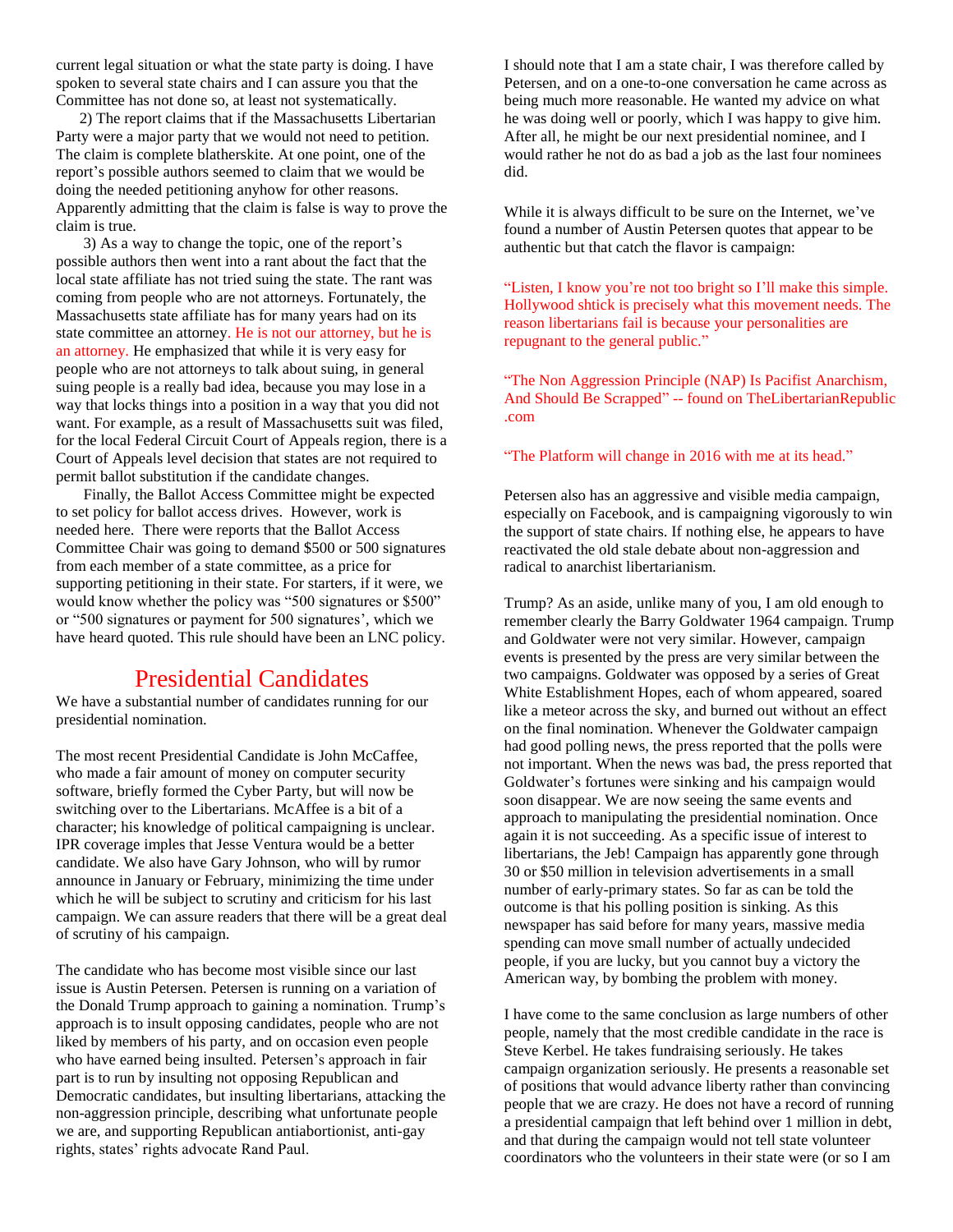told by state volunteer coordinators).

Of the other candidates, Darryl Perry and Mark Feldman still have their severe restrictions, self-imposed, on campaign fundraising, which ensure that in the hypothetical case either of them became our candidate their campaigns would be extremely ineffective.

Rhett Smith has a good reputation, and I include in that positive comments from at least one of his competing presidential candidates, but he is not been very visible. politics1.com actually lists a total of 27 candidates, including several people whose perspective on reality is very different, and most of whom are doing no apparent campaigning at all.

The Libertarian National Committee reached the usual interesting question namely whether and how they should list our presidential candidates on their website. A simple first approximation is only to list candidates who have filed with the Federal Election Commission. The problem is, as also happened in 2012, that there is a presidential candidate who as a matter of conscience refuses to file with the FEC. Nick Sarwark directed that the candidate in question, Darryl Perry, should be listed as a candidate. Nick Sarwark ruled that Perry should be listed; Alicia Mattson objected to what the chair did. The outcome is a vast improvement over 2008, in which the national committee attempted to use their candidate listing to extort money from the campaigns of the presidential candidates. In that year, candidates were listed in the order of how much money they gave to the LNC.

## Oregon

Readers will not be astonished to learn that the Oregon dispute continues to the current moment. We are aware of at least three significant outcomes.

First, Ian Epstein, new chair of the Reeves faction in Oregon, has proposed that the Libertarian Party, the Wagner faction, should give up the struggle and re-unite with the Reeves faction under the Reeves faction bylaws, which they call the "compromise" bylaws. The Reeves faction has lost in litigation and is not the group recognized by the Libertarian National Committee. The proposal that the Wagner faction, which has won everything and is running many candidates for office, should simply surrender, was not well received by the Wagner group.

Second, the Libertarian National Committee debated the Oregon issue. In short, the Judicial Committee had ruled that the prior Judicial Committee ruling on the Oregon issue was invalid, and therefore the Executive Committee rulings on the Oregon issue were still in force. National Chair Nick Sarwark ordered the national staff to continue to send contact information to the Wagner faction, And indicated that if the National Committee wanted the other faction to be recognized, they needed to find a motion and a vote. At the November LNC meeting, a motion and vote took place.

Naturally, because this is the LNC, the first thing that happened was that the National Committee spent half of the time on the topic arguing about what the two factions should be called. The meeting topic started with the National Chair

making a ruling on this question. Supporters of the Reeves faction then disagreed. The ruling of the chair was appealed, but was sustained in the end.

The actual motion, due to Dan Wiener, was:

Be It Resolved, that the Libertarian National Committee will fully abide by the Judicial Committee's 2015 decision concerning the Libertarian Party of Oregon; and

Be It Further Resolved, that in accordance with the Judicial Committee's 2015 decision, the positions taken by the LNC and its Executive Committee in 2011 with regard to the Libertarian Party of Oregon have not been altered and are currently in full effect; and

Be It Further Resolved, that the Libertarian Party's staff is instructed to thoroughly comply with the above JC decision and LNC positions as to how it treats the Libertarian Party of Oregon with respect to membership data dumps and the contents of the national LP website and all other matters affecting state party affiliates; and

Be It Further Resolved, that the Secretary of the Libertarian Party is instructed to convey the above information to anyone who may be affected or interested.

Sarwark ruled as a matter of decorum that for the duration of the debate of this motion, we must use the terminology Libertarian Party of Oregon vs. Miscellaneous PAC #16869 to refer to the two groups. The ruling was appealed by Bill Redpath. The Chair's ruling was held 7-6.

There was debate. Doug Craig then moved to table the motion indefinitely. The vote to postpone indefinitely was 8-6. Voters were YES: Bittner, Craig, Hagan, Kirkland, Lark, Olsen, Tomasso, Vohra NO: Goldstein, Ludlow, Mattson, Redpath, Riemers, Wiener. Abstaining: Sarwark

Third, there are suggestions that since the real Oregon Libertarian Party has chosen not to send a delegation to the National Convention, that some group will attempt to show up at the National Convention and pretend to be the Oregon delegation. We have a contested presidential election; there will apparently be a contest for National Chair. Any number of people may see an advantage in adding extra delegates. In any event at least one State Chair from well to the South of here has indicated that if such a delegation is seated his state delegation will walk out of the national convention, and invite other state delegations to the same.

#### LNC In Action

The membership report for November shows the national party membership is down to 11,198, a decrease of more than 1700 in one year. If you read the LNC discussion list and business list, you will find that this unfortunate change in membership receives almost no attention from LNC members. At this rate, in about five years the national party will be down to its life members, who remain as members until they take a proactive action to withdraw from the party.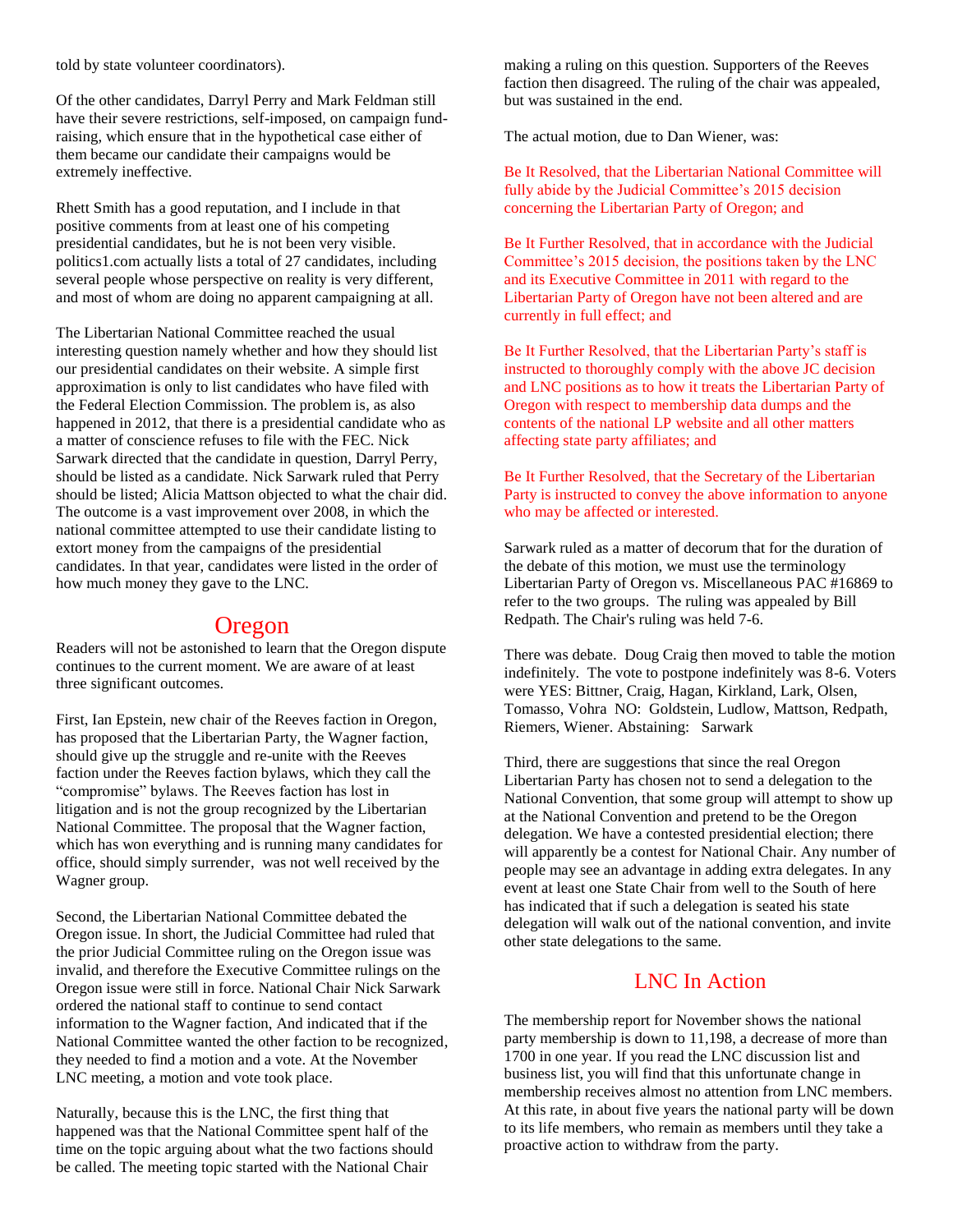Part of the issue is that some regions send extremely weak regional representatives, or keep recycling the same people for year after year and decade after decade, in one case with the excuse that no one else wants the job. Extremely weak? We may consider the regional representative who has missed 10 of the last 11 electronic ballots.

The Libertarian National Committee did receive an audit report. It was a bit surprising. Friends who attended the LNC meeting in question report there was as much argument about whether the report was appropriate as what it revealed. The staff sent a response, claiming that some of the things the audit committee had found were none of the audit committee's business. There was also a secret section of the report on which we may be reporting sooner or later, I imagine, if I think it's worth the time… Probably not.

The long report and the Staff response will be attached with the electronic newsletter as separate files.

First, the LNC rented a machine that will copy, fold, bind, and other things. The machine can be purchased for \$9000 on the internet or \$11,000 from the local source. The rent over five years came to \$30,494.40, at which time the LNC has the option of paying for whatever value was left in the machine, a valuation determined by the people for whom we are renting the machine. The extra cost of the rent seems rather steep. Also, one might reasonably ask how the particular machine was selected, but the LNC did not do that. Maintenance, repair, and supplies are paid separately at \$0.01 per page black and just under \$0.08 color. You will notice that this newsletter has color. I spend significantly less than eight cents a page for the color printing. Using color on my machine roughly doubles the cost of printing from about two cents a page to about four cents a page.

There was also an issue related to income and staff bonuses. A large donation was rebooked from Q4 of one year to Q1 of the next year, which had the effect of substantially increasing the bonuses paid to the executive director and the political director. The date on which the donation should have been booked is fixed under GAAP rules and should not be subject to this sort of uncertainty. There is the interesting feature that the staff bonuses are not based on money raised during the current quarter, net of fundraising expenses, but on money raised so far in the year, cumulative, so that moving income from the second half of the financial year to the first can have the effect of significantly increasing the staff bonuses, even when the same amount of money was raised as would've been without the move from quarter to quarter. The staff bonuses are not insignificant. We are talking about \$3000 or \$4000 for each of several bonuses.

There were also a considerable list of points where employees were allegedly being paid for hours they did not work. Or perhaps there was just bad bookkeeping. The entire report is 34 pages long. The LNC seems to have chickened out rather than acting on it. They may prefer a different set of phrases.

The staff submitted a somewhat emphatic document disagreeing with the report of the audit committee and what the audit committee had covered. The staff appeared to be

trying to perform a purely board function, namely deciding if the audit committee had done things that it should not have done. One senses that there is considerable friction between the staff and the audit committee.

#### Maine Ballot Access

The Maine ballot access drive was based on collecting voter registrations and submitting them on a fixed date. Apparently the state law does not require the state officers who received the petition to process them within the required legal time window. The matter is now being referred to litigation.

#### LNC Ballot Access Debate

There was debate on the LNC about whether we should be doing ballot access and why we are doing it. Ballot access takes up something like five parts in six of the LNC's discretionary funds. You could say that the LNC should be spending more money on other topics. You could say that the distribution is about right. You could say that if the LNC was well run, so that the national party was of credible and growing size, all presidential ballot access put together would cost about three quarters of a million dollars, give or take. If the LNC had a reasonable budget that, three-quarters of a million would only be a very modest part of the national committee budget over a four-year period. The discussion of fundraising I found, in terms of how fundraising was doing, was a discussion of the notion that an LNC member should be committed to raising or donating \$150 a month to the national party, though that amount is quite modest even relative to the current LNC budget.

Recall that the LNC passed a series of goals for the current LNC cycle. These goals were:

1. 1000 candidates in 2016

2. Take action to see that each state has an operational affiliate by June 1, 2015

3. 300 candidates by 2016 trained in "Who's Driving" or something equivalent

- 4. Updated issue-based outreach literature
- 5. 38-state, party-status ballot access as of December 1, 2016
- 6. 200 elected Libertarian officials in December, 2016

Mechanisms for attaining these goals were not discussed in great detail prior to adopting them. The LNC discussing what sort of topics ought to go on outreach literature, so that we reach out on topics in which at least some people are interested.

## Candidate Training

The LNC and staff have decided to revive the in person candidate training scheme of Success 99, and related events, as a way to improving how many candidates we have on the ballot who do something. The first event will be in San Francisco in February

## Sell The Nomination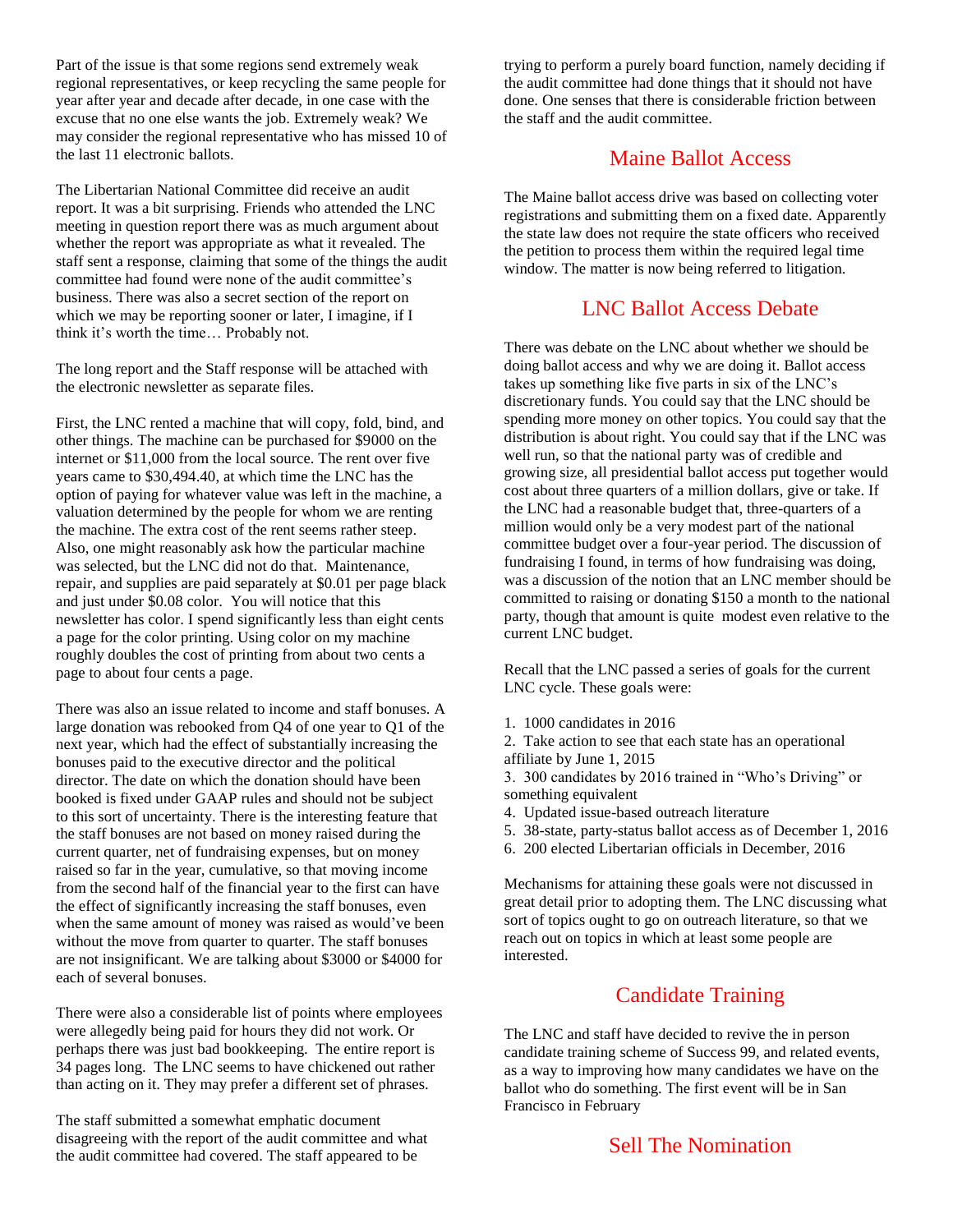On notes of the different, one State chair proposed, apparently seriously, that we should consider selling our party presidential ballot line to Donald Trump for some reasonable fee. It is not clear there is a legal path to carry out this process. Many libertarians would suggest that Mr. Trump is not by most sane standards a libertarian, so that running him as our presidential candidate would have negative consequences for the future of our party. Nonetheless one State chair did make that proposal.

## Real Politics

Interesting article on how divided our country is: http://www.politico.com/story/2015/12/democratsrepublicans-red-blue-country-agenda-217051

The author correctly proposes: Other parties are not disagreeing about stands on an issue; they are in complete disagreement as to what the issues are.

cf. Potter "The Impending Crisis" and the relative importance of Unionism and slavery as core issues in the 1850s. That's handled poorly in most modern histories, which critique the political parties for not having a clear stand on slavery, when their position a fair part of the time was that the major issue was preserving the country, not having a stand on slavery.

# Beware Young Americans (allegedly) for Liberty

The YAL sounds like a libertarian youth group that could be used to bring together young libertarians. Beware! It is a Republican front! It raises money though its associated PAC…that money all goes to support Republicans.

http://www.usnews.com/news/articles/2014/02/21/younglibertarians-aim-to-be-players-in-2014-elections

You will regularly encounter Libertarians saying we should not work on creating a young libertarians group because we are working with the Young Americans for Liberty. These people have either been duped by the Republicans or are working against the interests of the party.

We need Young Libertarian groups. That's \*not\* college groups. They mostly die every few years when their founders leave. We need young Libertarian groups that unite under-30 libertarians, and that separately unite High School libertarians, to support the Libertarian party.

## The Free State Project is a Failure

Many years ago, the Free State Project was organized to persuade substantial numbers of libertarians and similar liberty-loving people to move to New Hampshire and create a free state. The idea was much similar to that carried out by the socialists 40 years ago, when large numbers of young socialists moved to Vermont to advance democratic socialist ideas in one state. Your editor spent a significant amount of

time and energy generating supporting information used by the Libertarian Party of New Hampshire, as part of the program to encourage the Free State Project to choose New Hampshire as their state.

Unfortunately, while thousands of supporters of the project moved to New Hampshire, our Libertarian Party in New Hampshire has received no benefit from the project's presence. Their state conventions in recent years have been no bigger than before. Their ballot access situation has been just as challenging. Project supporters do not run as Libertarians to support the Libertarian objectives. They run as Democrats and Republicans.

The final sign of failure was seen at the Connecticut state convention in Fall 2015. A representative of the Project appeared to make an appeal to Connecticut state party members. He assured Connecticut libertarians that all they had to do was to drop one platform plank, and large numbers of people would be suddenly be supporting the libertarian cause. Readers will not be surprised to learn that the platform plank that we were called on to drop was the antithesis of the holy of holies of the Republican extremist right, namely our platform plank in support of woman's right to choose. I did respond. When there was discussion I invoked a catchphrase that I usually do not support: I said that it is a libertarian principle that people own their own bodies, for various meanings of "own". In your Editor's opinion, we fought the War of the Slaveholder's Rebellion to settle that people are not property. I said: "What you are saying, as a representative of the Free State Project, is that women should own their own bodies, except for the feminine parts: They belong to the government. That's not libertarian, and it's not free." Returning to our original claim, the Free State Project has become a recruiting scheme for the Republican right extremists, not a scheme for building a stronger Libertarian Party. Relative to its original direction, the Free State Project is a complete failure.

# Report of the 2014/2016 Libertarian Party Audit Committee 14 November 2015

# EXECUTIVE SUMMARY

We will attach the full report and staff rejoinder as separate documents. There appears to be less than ideal supervision of staff by Officers and ExComm.

Article 10.2 of our bylaws requires that our financial statements conform to Generally Accepted Accounting Principles (GAAP).

In addition, we are subject to reporting requirements by the Federal Elections Commission (FEC). The LNC has adopted policies and executed contracts to optimally control and manage the affairs, properties and funds of the Party. To meet all these obligations, staff are required to follow procedures and account for transactions correctly. The Audit Committee has found a number of violations of the Party's bylaws and LNC policies. Most but not all of the specific problems fall